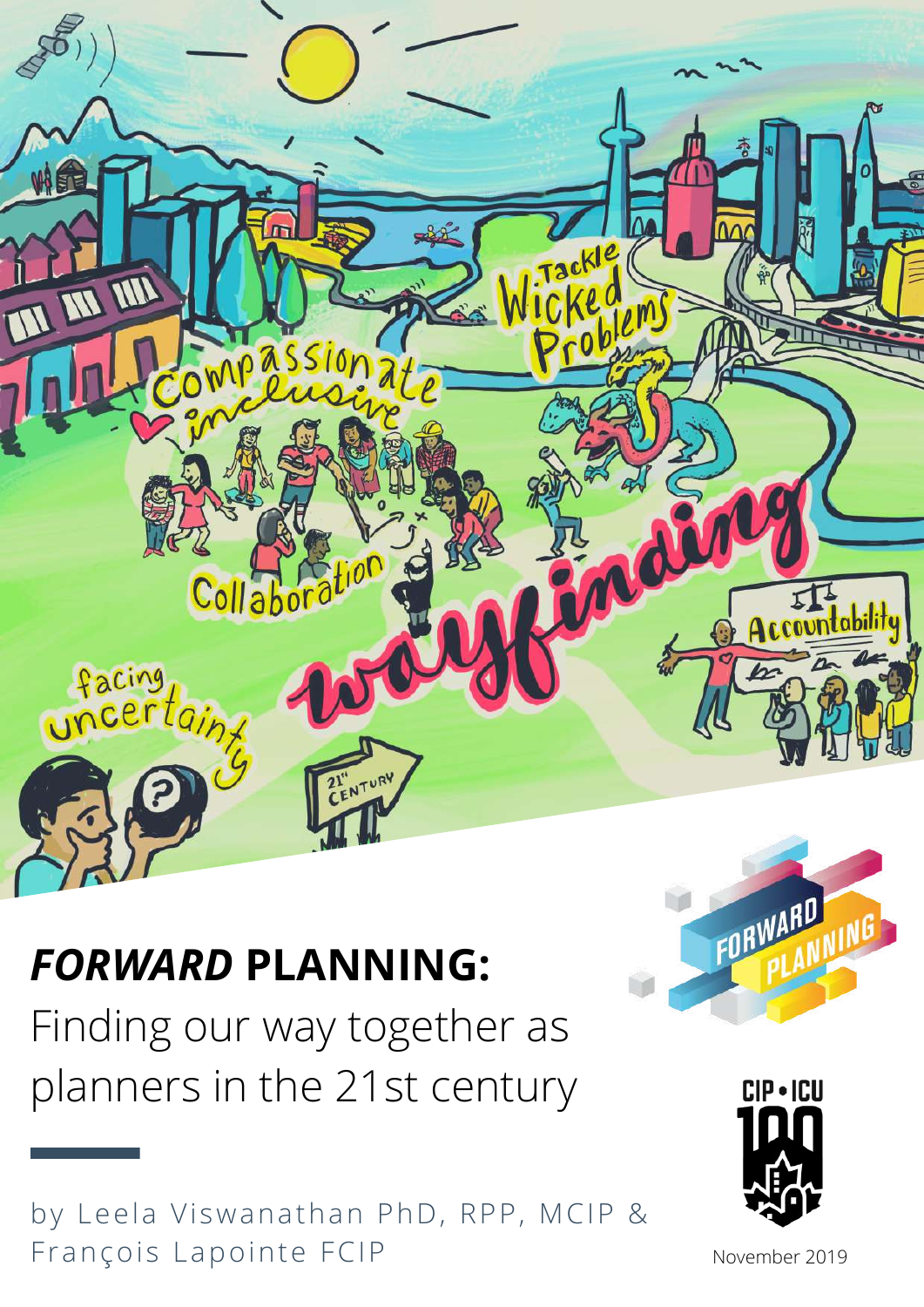# INTRO

Forward Planning is a special initiative of the Canadian Institute of Planners (CIP), as the Institute celebrates its 100th anniversary and enters a second century. In order to assist the CIP to contemplate the future of the profession, conversations were held with 12 professional planners who live in different regions in Canada and who are at different stages of their professional careers.

These moderated conversations took place on four occasions starting in January 2019 and culminating at the CIP Centenary Conference in Ottawa in July 2019. Panelists shared their experiences in public and/or private sectors and with local, regional, and international communities and networks.

As two planners who were involved with facilitating the Forward Planning [conversations,](http://www.cip-icu.ca/About/CIP-100/CIP100-Pages/Forward-Planning) we have gathered key messages from the stories that emerged and have delved further into the details of each conversation to tease out key threads that tie the details into a vision for the future of planning in Canada.

The richness and depth of the conversations can be viewed online and are the source of inspiration for this summary article. The stories that have emerged from Forward Planning are contributions to the legacy of existing and upcoming generations of planners.

This article is written in honour of the CIP's centenary and the 70th anniversary of World Town Planning Day (November 8, 2019).

Leela Viswanathan PhD, RPP, MCIP & François Lapointe FCIP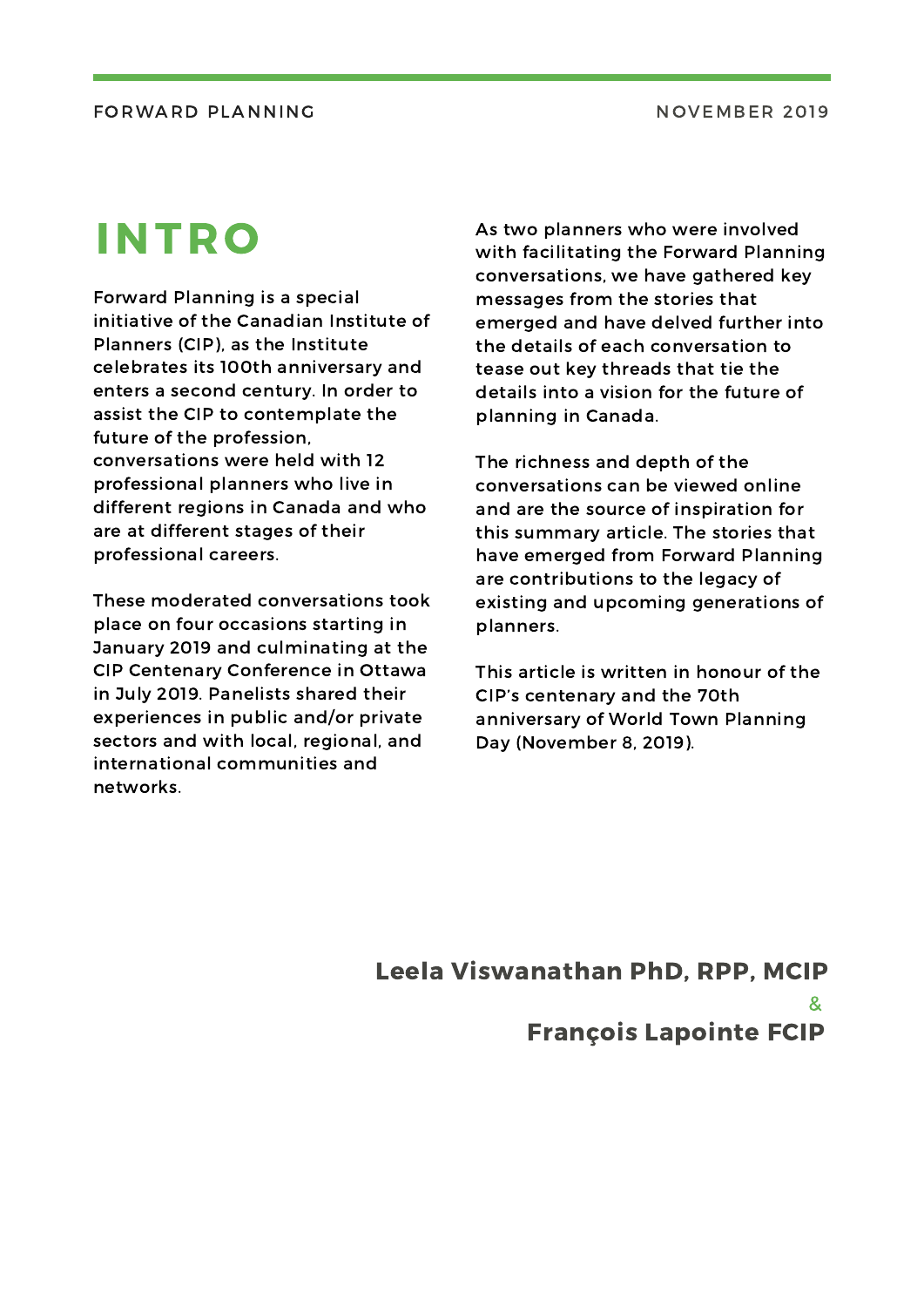# UNCERTAINTY: A STARTING POINT FOR MOVING FORWARD

All four Forward Planning conversations started firmly in the present, drawing some linkages to the past century of planning in Canada and then delving into where planners, as a collective, ought to be in the future.

The stories that emerged showed how planners, while arriving at honest judgment of achievements and legacies, including unintended consequences, have also developed expertise in managing uncertainty. They remain aware of the forces of inertia that conventionally have favoured a safe reliance on existing practices – the status quo – over risk taking. However, planners also reflected on their confidence in local and traditional knowledge that allows for applying technical expertise, such as geotechnical practices and policy analysis, alongside or in combination with learnings passed on by Indigenous Elders (1). The panellists expressed their desire to investigate more experimental solutions to planning problems within contexts of uncertainty. These solutions included rethinking procedural timeframes and just going ahead with

implementing initiatives that have no precedents, while integrating the potential risks, as well as benefiting from opportunities that are not always predictable (2, 3). Each conversation showed how we, as members of the CIP and as a collective of planners, can reimagine the planning profession and can address the forces that may keep us "stuck in the past" or immobilized by the uncertainty caused by climate change, economic, and environmental fluctuations, social inequities, demands of an impassioned public, and political change.

Emerging across the four conversations was a rationale for moving the planning profession forward, with an understanding that planning contexts are dynamic and that the trajectories that planners take are not necessarily linear. The [transformation](http://www.cip-icu.ca/About/CIP-100/CIP100-Pages/Forward-Planning) of the experience of community life – from a territorial expression to an increasingly virtual landscape – came to mind. It was understood that tensions will continue to exist when engaging with the public, yet as diverse members of the public become more sophisticated about planning issues, professional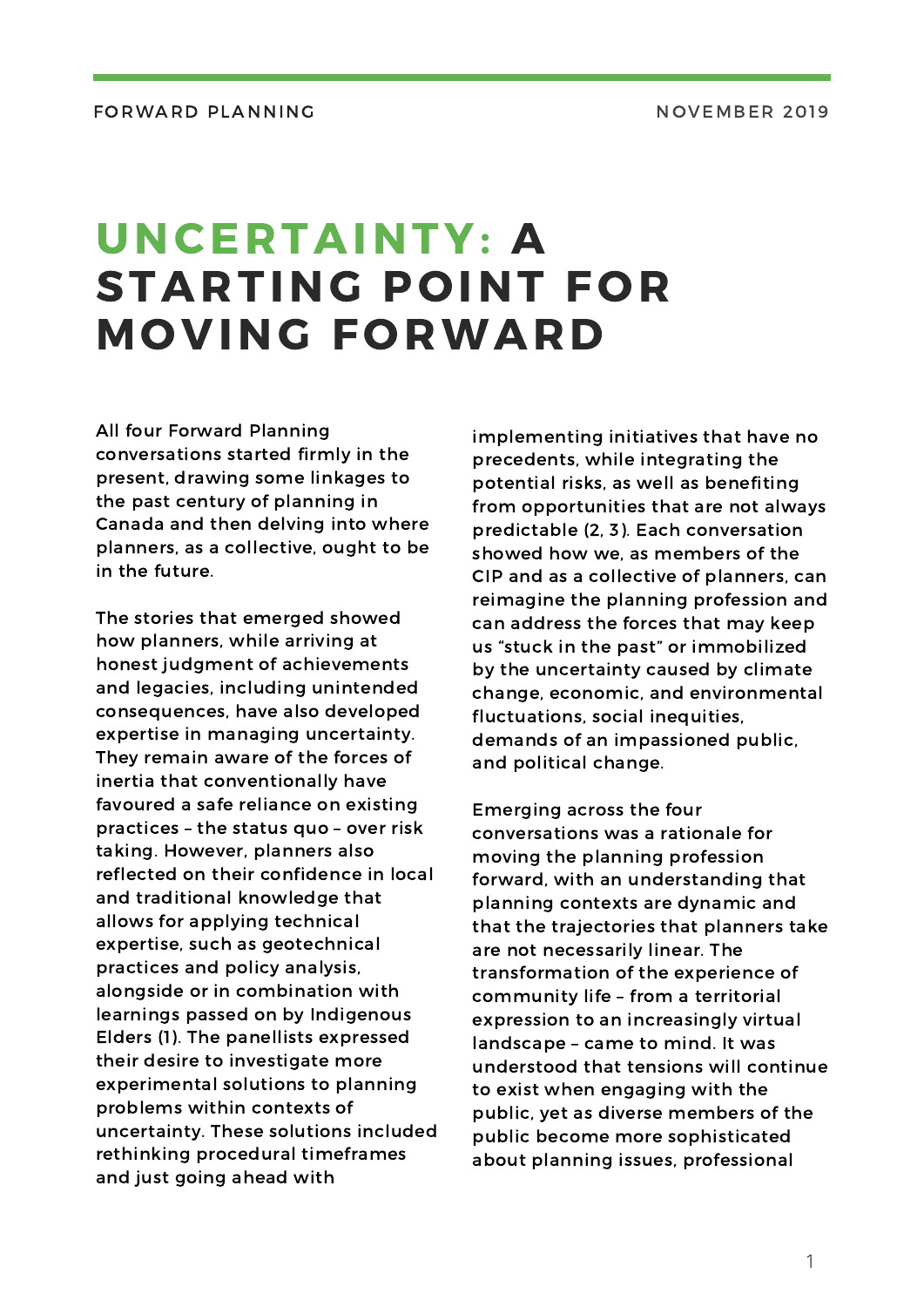planners must keep up by remaining engaged with the public. Approaches are needed that put people at the centre of planning, that enable planners to listen with all voices, and to seek knowledge from the public in order to guide or influence decision making, the implementation of plans, and the ongoing development of pertinent, viable solutions to problems.

Over the course of the four conversations, planners affirmed the complex realities of their practices and served to chart the broad

outlines of empowering pathways and aspirations for the future evolution of the profession.

At times the boundaries between public and private sectors were blurred, as practitioners shared their experiences across sectors, giving further credibility to the suggestion that the future of planning must be [collaborative,](http://www.cip-icu.ca/About/CIP-100/CIP100-Pages/Forward-Planning) cooperative, and committed to innovation in order to contend with emerging 'wicked problems', for which there are no precedents, no existing solutions, and possibly no end in sight (4).

## WAYFINDING: WHERE WE ARE GOING AND HOW WE FIND OUR WAY

If wicked problems, complexity, and transitions have become more the norm than the exception, then planners must adapt to the changing terrain. Planners are both catalysts of change, as well as leaders in their service to the public (5, 6). As planners, our collaborative strengths, our reliance on policy and procedures, and our skills and competencies will continue to be foundational to how we problem solve. However, in order to tackle complexity, the paths we take to finding solutions will not be straightforward. 'Wayfinding' is a

more appropriate term to reflect how planners in varied contexts and capacities will find their way through the planning landscape. It is clear that no planner can address this complexity on their own. Planning requires cooperation.

Three interrelated aspects of planning practice were emphasized in each [conversation;](http://www.cip-icu.ca/About/CIP-100/CIP100-Pages/Forward-Planning) these were policy, procedural, and professional. These aspects can act as lenses by which different frontiers of planning are explored to enable the profession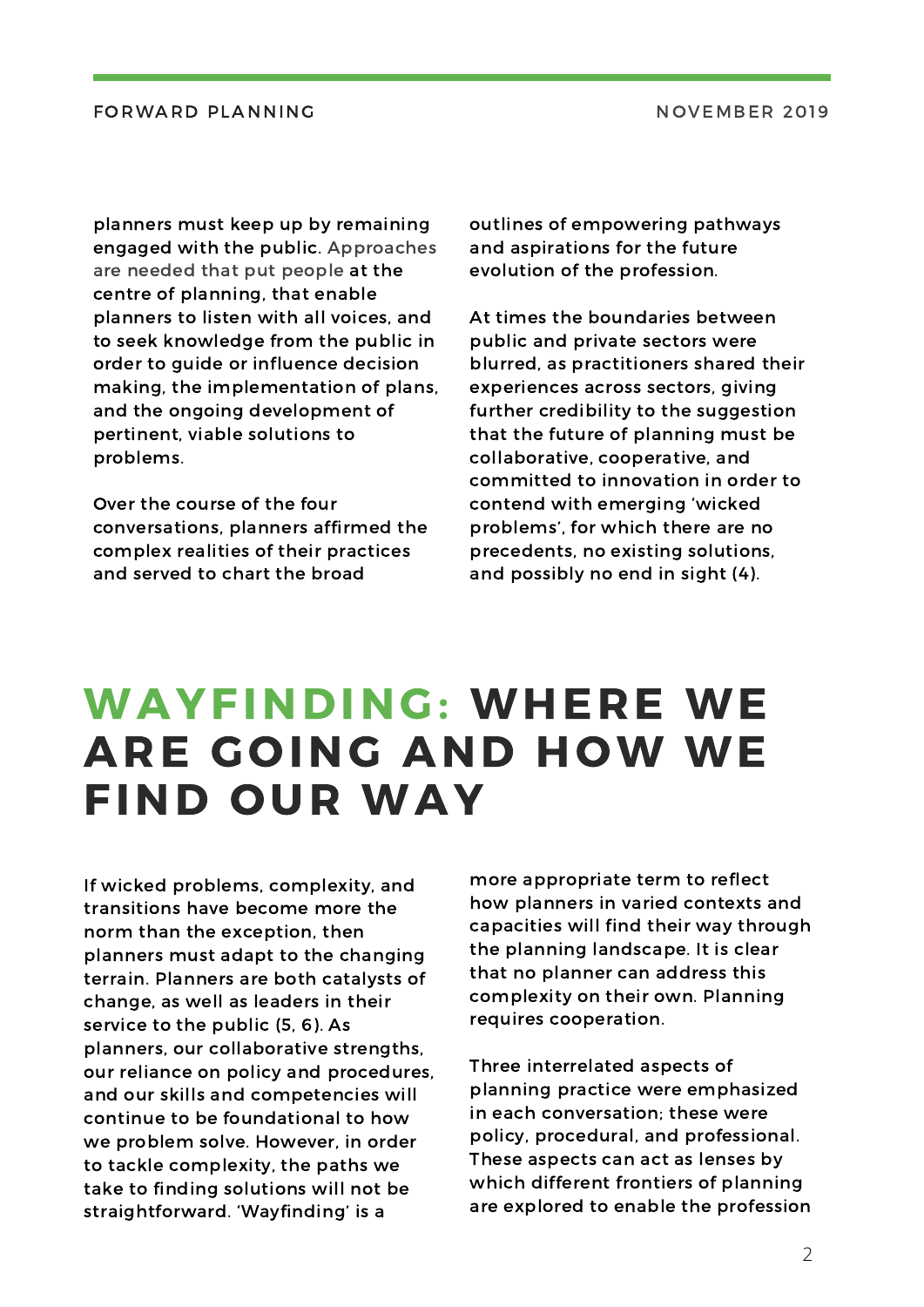to reach new heights. First, striving for greater creativity to plan, regulate and design policies, and deliver programs will require planners to find inspiration both inside of and outside of professional planning circles. Over time, the planning profession will benefit from seeking advice and knowledge from multiple sources, other professions, and people who have knowledge about the everyday goings on within the spaces that planners design or seek to maintain, people like snowplough operators, police, groundskeepers, and public health practitioners, as well as youth, persons with disabilities, and Indigenous peoples across the country. These diverse sources of knowledge can feed innovative policies and practices (7).

Panel participants agreed that while planners cannot solely rely on other planners for insights, it was clear that planners needed to depend on each other to remain resilient and to ensure they hold compassion for themselves when everything does not go as planned or as they had hoped. Panel participants also spoke to how new meaning must be given to the term 'reflective practitioner', as it feeds humility, a recognition of one's entitlement as professionals and/or as individuals, and a commitment to building a more inclusive profession. Some planners spoke about bringing all of themselves to their practice, and the struggles associated with building

## Planners must raise their comfort threshold in terms of coping with [uncertainty...](http://www.cip-icu.ca/About/CIP-100/CIP100-Pages/Forward-Planning)

more equitable environments, such that inclusivity is a personal commitment that further upholds a professional obligation to equity at all stages of one's career (8).

Second, procedurally, conducting planning activities requires new ways to inform decision-making processes and to engage with diverse members of the public, including people who have been previously left out, as well as Indigenous communities. Technology – in all its forms – was noted as paradoxical; it is restrictive in that it fosters dependency on infrastructure to support it, and yet it can also be liberating for how information sharing can facilitate wayfinding (9). The psycho-social aspects of living with each other across cultures and regional differences within a nation or across boundaries of reserve and city, or bridging the profession and the public, all heighten the importance of improving the development of diverse communication strategies to connect planners and the public. The need for planners to embrace emerging information and communication technology was highlighted, in order to support an evolving planning practice.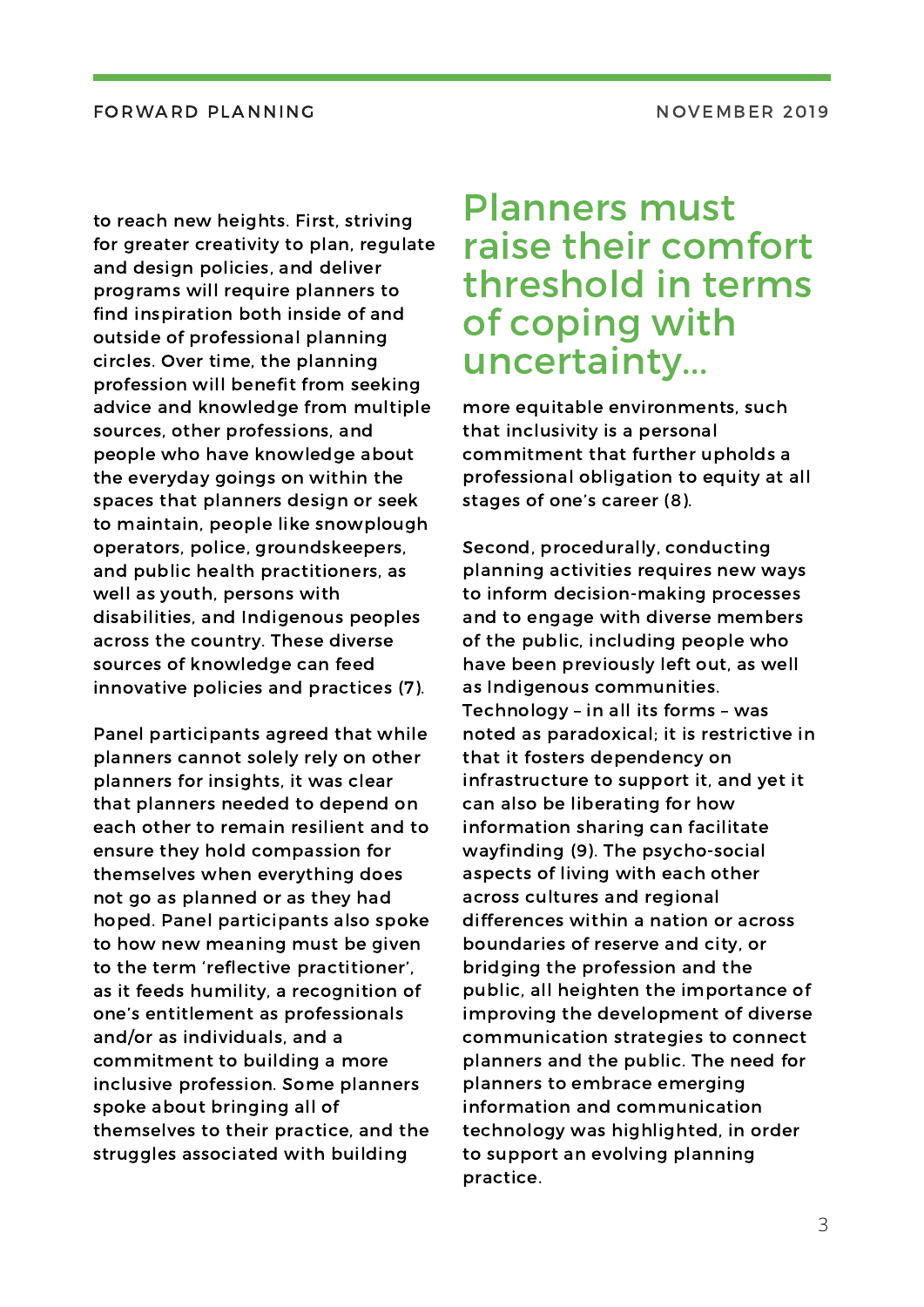The evolution of information technologies, such as artificial intelligence (AI) and virtual reality (VR), can contribute to transcending cultural barriers and linguistic barriers too, and can enable our government representatives to expand services that adapt to changing needs of different groups. The costs and benefits of new technologies are not always clear and evident up front, and caution is recommended when making technological choices. Nevertheless, planners must raise their comfort threshold in terms of coping with uncertainty and, to the extent that they can absorb some risks in their professional work, technology may help or hinder in the process (10).

Third, proactively expanding professional skills and competencies was identified as a means for planners to enter into more sophisticated collaborative arrangements. These arrangements could allow for inter-professional coordination, promoting and encouraging convergence between domains of practice; and thereby, enabling greater capacity for planners to play a catalyst role in the public sphere. Expanding the range of knowledge and experience of planners, by borrowing from disciplines not closely connected to planning, can provide novel sources for creativity and innovation and can encompass a greater diversity of life experiences (11). At the same time

...the future is [open-ended,](http://www.cip-icu.ca/About/CIP-100/CIP100-Pages/Forward-Planning) rich with possibilities, and that it is worthwhile to advance and test one's ideas....

foundational skills and competencies such as listening, facilitation, relationship building, capacitybuilding, and negotiation remain crucial for [inter-professional](http://www.cip-icu.ca/About/CIP-100/CIP100-Pages/Forward-Planning) collaboration. Creating conditions for the profession to grow new roots and expand the ground for planning practice can encourage greater authenticity in the work that planners do, such that practice thrives in both rational thought and in an emotional connection with the public and with each other. In turn, accepting that the trajectory of planning in the 21st century involves wayfinding, rather than merely following an established, regulated, and systematic linear path to achieve planning outcomes, will enable planners to remain both practical and aspirational into the next centenary.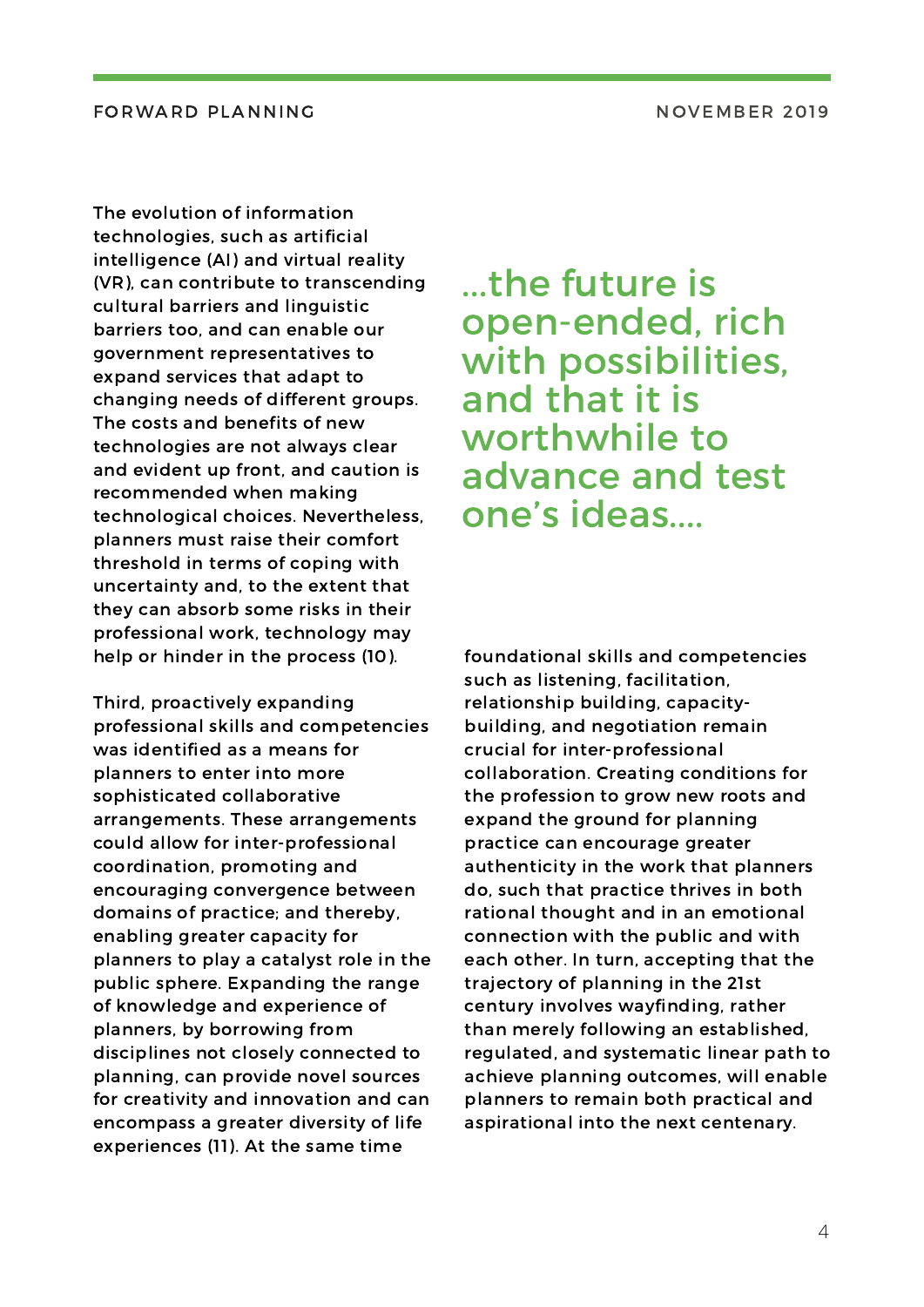# PLANNERS' ASPIRATIONS: A VISION OF WHERE WE NEED TO BE

Aspiring for a better future for the planning profession, and for communities with whom planners work, were key contributions made by all panellists. Aspirational statements and suggestions for fostering changes to the profession into the next century revisited themes of leadership, reframing policy and planning regulatory frameworks, a commitment to future generations, and providing accountability for the work done by planners with the understanding that planning is a value-driven, ethical profession. Planners are leaders and we lead by serving the public. By stepping forward to assume a leadership role and to coordinate responsibilities in collaborative endeavours, planners can help build connections among diverse members of society – all of whom are needed to tackle complex problems. Planners are also needed to reimagine the cities in which they live and work, recognizing that the content of planners' work contributes to the evolution of 21st century societies.

Mobilizing communities with the knowledge and appreciation that they know their own circumstances the best, and that they are best positioned to guide and champion the response to their own needs, are crucial components to community development. Updating and upgrading planners' planning and regulatory frameworks will allow for greater fluidity, flexibility, and adaptability in all dimensions of planning practice, including grappling with time and physical space constraints. Streamlining regulatory approval processes, fostering innovative perspectives and approaches that are adapted to rapidly evolving contexts, and cycling back to lessons learned and not shying away from experimentation in the design of planning instruments are all aspired to. Such changes could facilitate regulatory frameworks that are more proactive, responsive, and resilient to the dynamics of contextual uncertainty, thereby recognizing that tools that served planners well in the past are likely not to meet all their requirements in the future.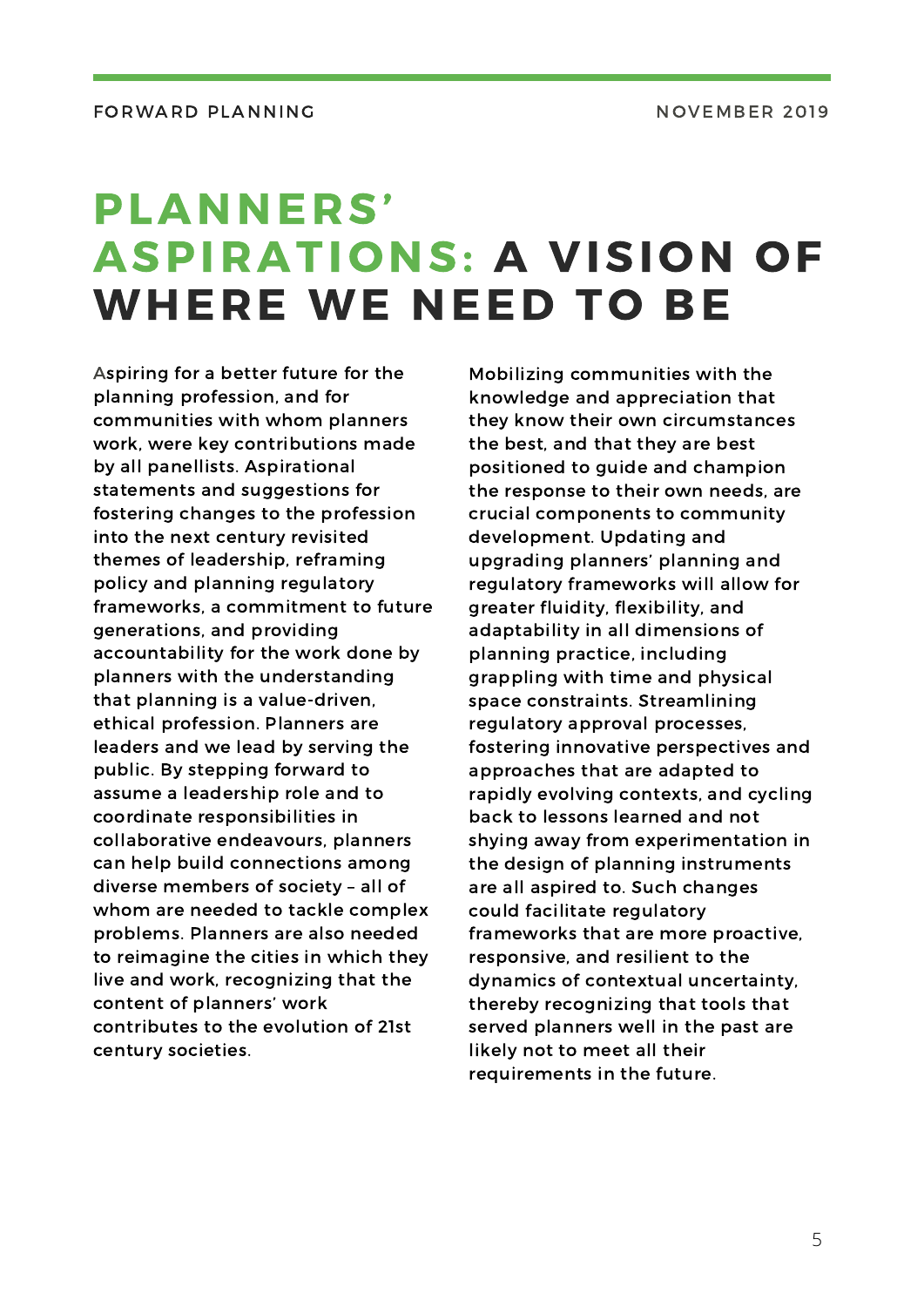As planning practitioners, we owe to youth, as well as young planners entering the profession, to remain hopeful as they inherit our legacies. In facing the future, young planners may find themselves isolated, feeling quite alone in the context of uncertainty, and we must remind young planners that the future is open-ended, rich with possibilities, and that it is worthwhile to advance and test one's ideas.

Upholding professional accountability to the public requires that planners develop a deeper understanding of the connections that they make with the public and how long a process might actually need to take in order to maintain public commitment and foster sustained public engagement through [implementation](http://www.cip-icu.ca/About/CIP-100/CIP100-Pages/Forward-Planning) planning stages. In creating more inclusive communities, can planners uphold the importance of the future development of communities along factors such as form, density, and overall well-being? If the answer is yes, then planners will need to build more awareness of, and skills in, addressing various experiences in planning processes, such as appreciating often harsh realities facing an aging population, expanding outreach to ethnically diverse populations, and gaining knowledge in all matters of accessibility and affordability (12, 13).

How can planners capture the different linguistic nuances, shifting priorities of a diverse population, and take hold of existing resources to best facilitate open dialogue between them and the public? In part, many change management strategies are needed, but one stands out: that planners and their allies develop a knowledge and sensitivity for the particulars of communities. And, more specifically, that planners be seen as present within their own communities, engaging with the public before expecting that the communities are fully versed and aware of, if not involved already with, planning processes (14).

Ultimately, accountability remains a part of what embodies planning practice – accountability to ourselves as a self-regulated profession and as an overall part of a compassionate practice that upholds our own selfcare and supports ethical practice in our work with the public. As a way of expressing pride for the profession and our agency as planners, the Forward Planning conversations repeatedly delved into the heart of planning as both technical and emotional. As planners, we will continue to be confronted with the challenge of bringing all of ourselves to our work, nurturing both our personal and professional resilience into the next century.

## [Additional](http://www.cip-icu.ca/About/CIP-100/CIP100-Pages/Forward-Planning) Reading

The Plan Canada centenary issue offers an excellent touchstone for the [conversations](https://www.kelmanonline.com/httpdocs/files/CIP/plancanadaspring2019/) that link planning's past to the topographies and textures of the present and the future landscapes of planning. The same state of  $6\,$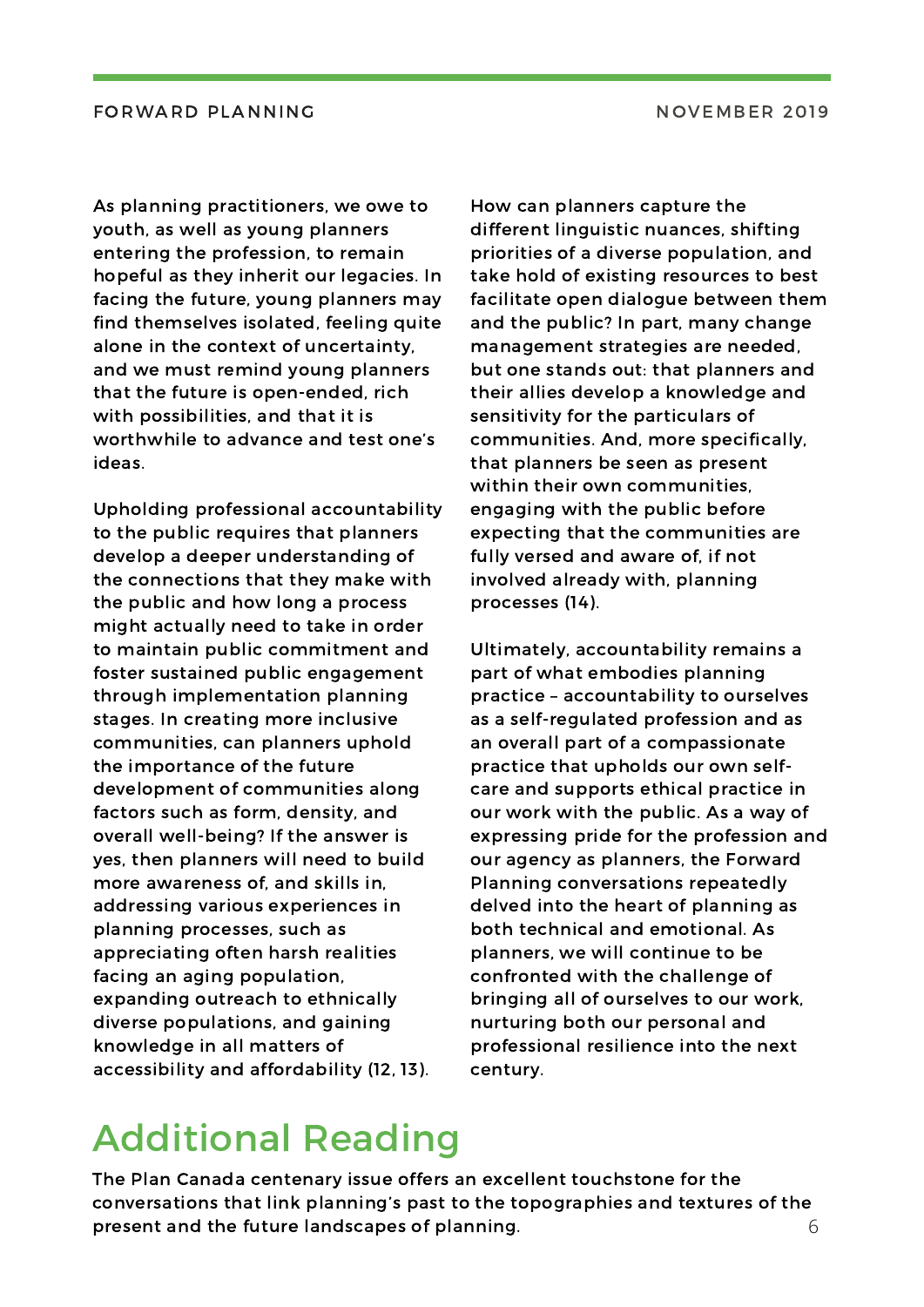## [References](http://www.cip-icu.ca/About/CIP-100/CIP100-Pages/Forward-Planning)

Conversation #4<br>Time: 4717



#### [1] Tonii Lerat RPP, MCIP

Conversation #2, Time: 30:55 "And I love when you talk about creativity, because in a lot of Indigenous communities our lawmakers are our artists and they're our storytellers. And I love the idea of building a policy that's a narrative, that is something that's robust, that will resonate with a child and their relationship within their community and an Elder and their relationship in a community […] and I get really jazzed up about bringing a social lens to creating new governance models."

[2] Eleanor Mohammed RPP, MCIP Conversation #4, Time: 47:17 "The world is changing and we need to be quick, and we need to be nimble, and we need to be less bureaucratic…"

[3] Alain Miguelez RPP, MCIP Conversation #1, Time: 52:00 "At large, [in] our profession, we've bureaucratized ourselves a lot. We need to clear the cobwebs and we really need to find our voice […] What should we plan? What should we not? What should we be touching? What should we not be touching? When you're talking about human communities, there's a lot of things that are better off left chaotic, unplanned. What should we regulate and what should we not? What should we have frameworks for and what should we leave for other platforms and arenas? I think this is an interesting challenge for us."

awai sensagai E1920

**ELEAN OR MONAMMED**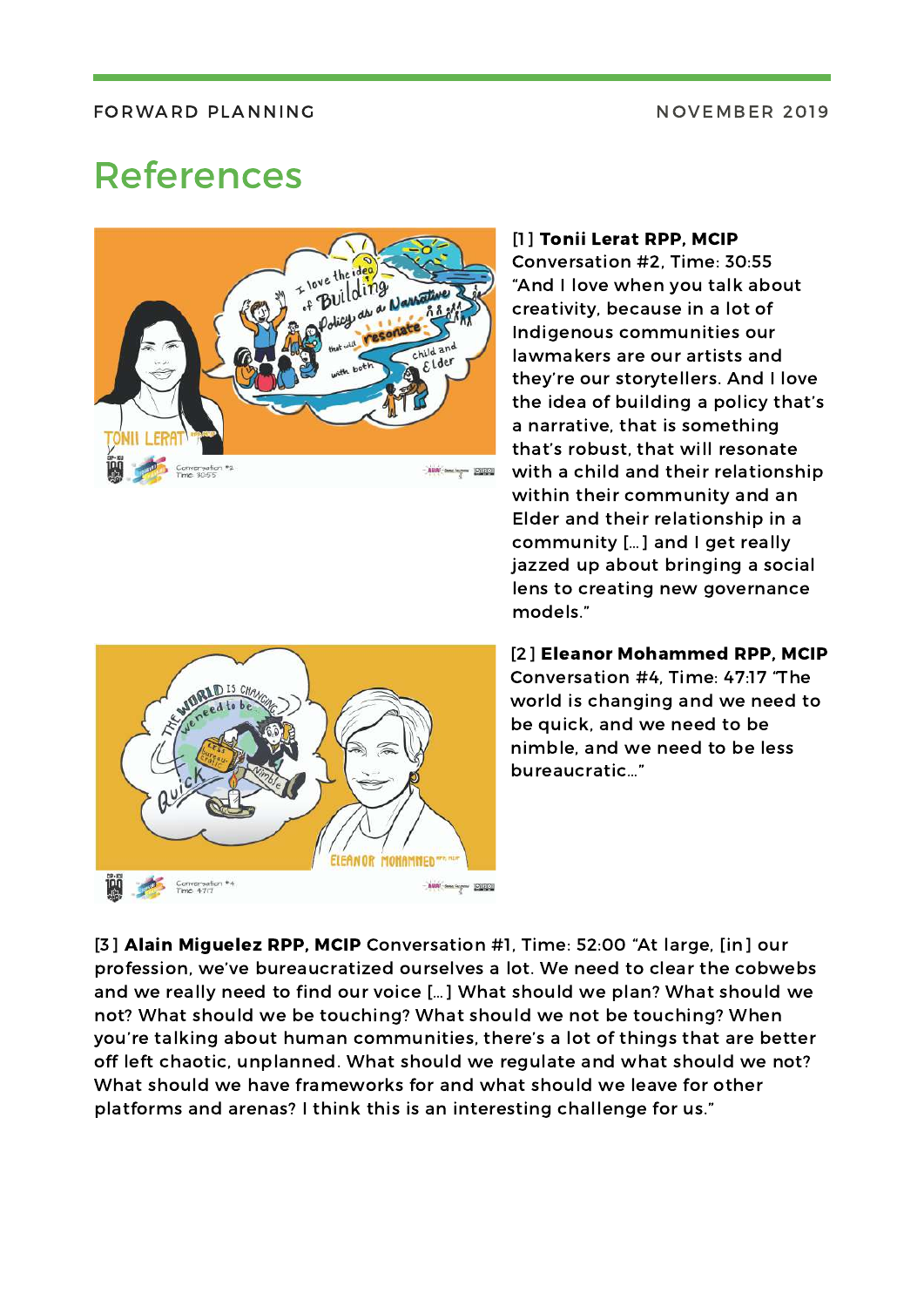



![](_page_9_Picture_4.jpeg)

![](_page_9_Picture_5.jpeg)

### [4] Kristin Agnello RPP, MCIP

Conversation #1, Time: 15:31 "Wicked problems really challenge us as planners […] It's easy to become overwhelmed and not know where to start. What has really struck me, is that nobody has the answers, and so it comes from joining the conversation."

#### [5] Alain Miguelez RPP, MCIP

Conversation #1, Time: 32:31 "You know if you're the head coach of a football team, you would not hand the ball to anybody else than the quarterback, and what I'd like for profession in this century is to reclaim the quarterback position, because I think that's what it should have been all along."

#### [6] Pierre Filion PhD, RPP, MCIP

Conversation #3, Time: 40:02 << Ce qui distingue les urbanistes des autres professions, c'est que ce qu'ils font à trait à l'espace. C'est eux qui s'occupent de l'espace et chaque phénomène urbain a une dimension spatiale. >>

#### [7] Dianne Himbeault RPP, MCIP

Conversation #3, Time: 44:40 << Qu'est que j'espère pour la profession, c'est que qu'on devienne des leaders dans la transformation de nos communautés et la transformation vers des communautés plus inclusives pour tous. >>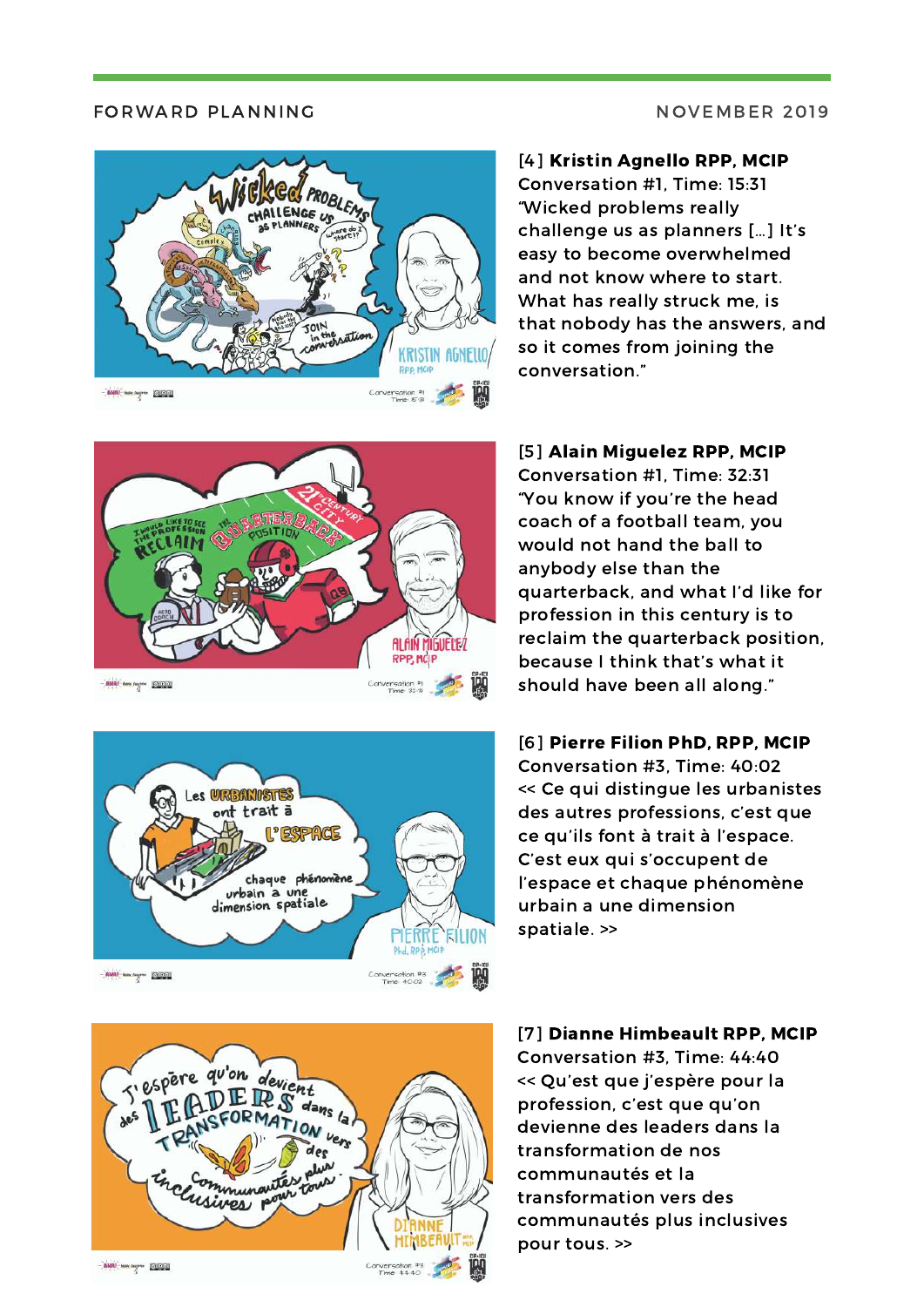![](_page_10_Picture_2.jpeg)

[8] Jason Syvixay Conversation #1, Time: 31:23 "Over the next decade, I'd like to see more diversity in planning, top down."

![](_page_10_Picture_4.jpeg)

![](_page_10_Picture_5.jpeg)

[9] Alecia Boddie RPP, MCIP Conversation #4, Time: 51:40

"Fibre optics is going be the roads for Nunavut. So in other places you build subways and roads and what-not; I think information technology is going to be our road and our access piece […] As planners, we'll have to start to think about how we plan for that – what do those lands look like in a place like Nunavut? So, it's super exciting…"

#### [10] Larry Beasley CM, RPP,

FCIP Conversation #4, Time: 53:11 "All the different technologies for mobility and then the technologies to connect and interconnect mobilities are going to fundamentally reshape what our cities look like […] So we're going to have to be more careful then we've ever been."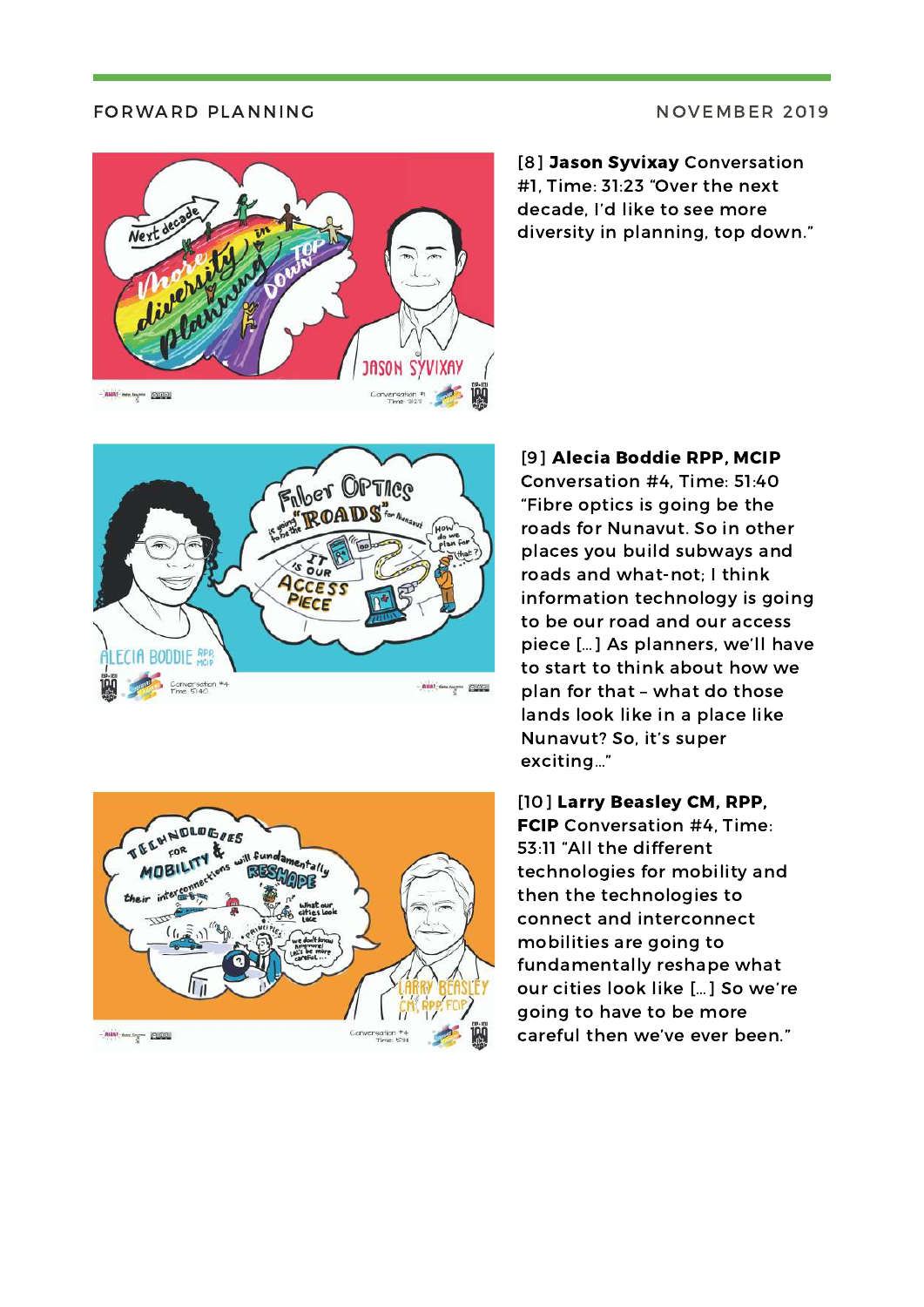# in how we AUNI AND AND ESTERED

![](_page_11_Picture_2.jpeg)

### [11] Samantha Murphy LPP, MCIP

Conversation #2, Time: 18:39 "There's a lot of art in how we communicate ideas and how we engage other people. If you don't say something or present it right, people don't engage, and you don't get what you need to know from them or get them involved. So I think being able to really promote that [creative] side of my life helps me remember not to be formulaic…"

## [12] Catherine Marchand

urbaniste Conversation #3, Time: 11:34 << J'ajouterai qu'un autre critère auquel on pense moins comme urbaniste, c'est celui de l'équité. Parce que les choix que nous allons proposer ont desimpacts, soit au niveau de différents groupes sociaux, mais aussi au niveau, de l'équité intergénérationelle. Ne pas prendre de décisions aujourd'hui, c'est créer des impacts sur les générations futures. >>

[13] Catherine Marchand urbaniste Conversation #3, Time: 33:08 << … je pense que là on a un devoir de mieux comprendre comment les changements technologiques (vers la) ont un impact sur la diversité culturelle, le fait que les gens sont très mobile aujourd'hui, comment (sur) ça change notre relation à l'espace commun? L'espace devient pour beaucoup un bien de consommation [...] Il faut rebâtir cette notion d'identité, d'appartenance au lieu qui est un facteur qui va (être aidant) aider dans l'adhésion à (des indications) plus d'inclusion. Si on veux passer du nimby (not in my backyard) (ou) au yimby (yes in my backyard) […] (et) il faut passer par cette obligation de comprendre et de réconcilier […] les enjeux liés à la diversité de toutes les types de clientele. >>